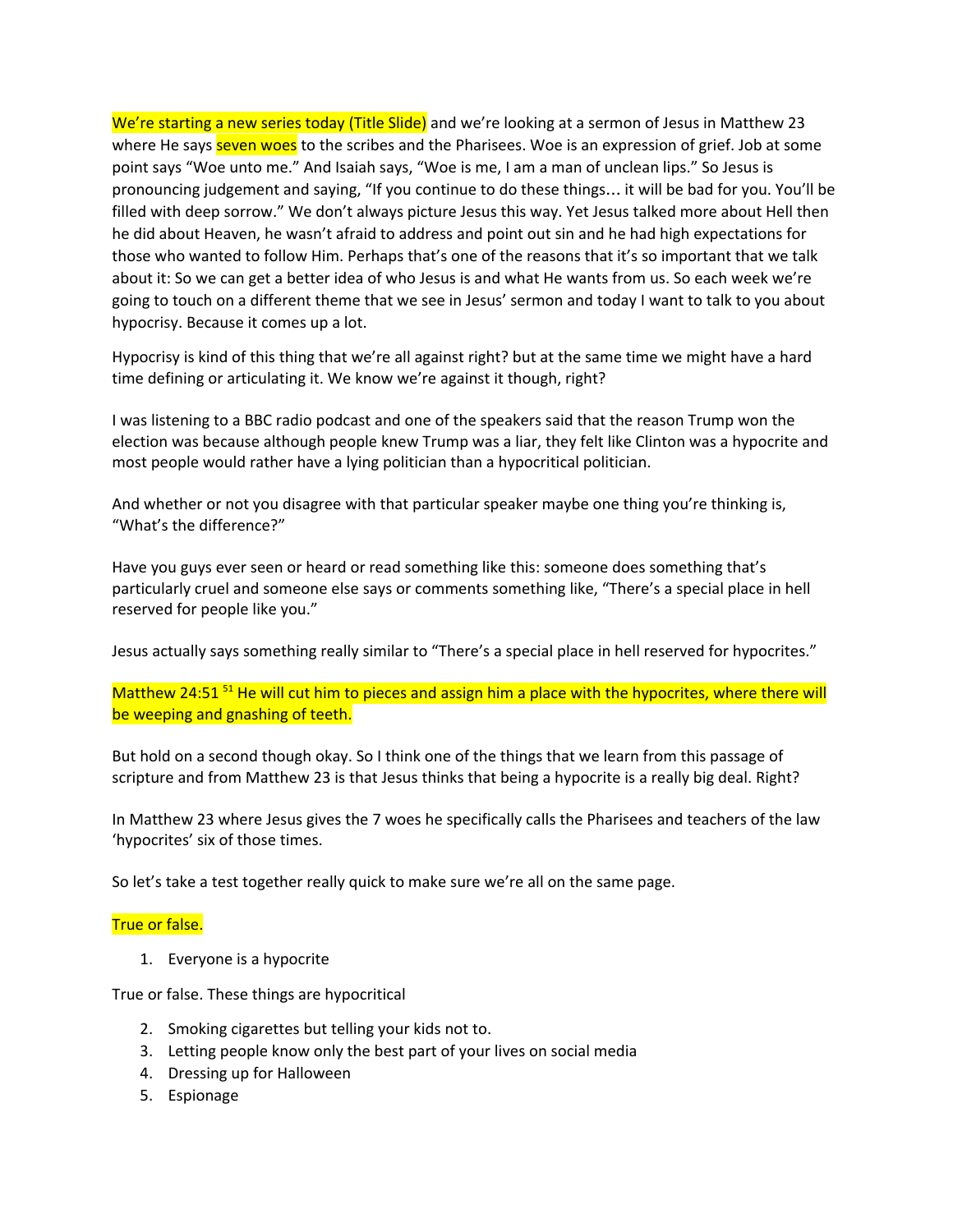- 6. Being "Minnesota Nice"
- 7. Using vulgar language but telling your kids not to
- 8. Wearing activewear but maintaining a sedentary lifestyle
- 9. Pretending to be another race in order to get into college

Who feels pretty confident about their answers?

Here's the deal. There are different definitions for hypocrisy and we need to get at the heart of what Jesus means when He uses the word. Because that will effect whether or not some of our actions are to be considered hypocritical.

Hypocrisy, comes from a Greek word that used to describe an actor. Sort of, literally meaning, to put on a mask. Right? To take on another character, another personality, to pretend or to perform.

Politicians would eventually embrace the term, saying that those who had a public life needed to embrace hypocrisy. For the sake of others, it was their responsibility to play a certain role in public than they would in private.

Some modern secular scholars believe that it wasn't until Christianity came about that hypocrisy began to take on a moral meaning. These secular scholars believe that it was the Christian desire for sincere faith that caused hypocrisy to take on a new meaning.

So, what does Jesus mean when he calls people "hypocrites?"

Here's our definition:

"Pretending to be more morally superior than you really are in order to promote or maintain your personal image."

If we apply these to the true or false list from earlier we begin to see that none of the things on that list fit this definition. Most aren't pretending to be morally superior and most aren't doing these things in order to promote or maintain their image.

One of my favorite verses on hypocrisy comes from the Old Testament. You won't really see the word "hypocrisy" in the Old Testament because the jews didn't really have a word for it. But the sin of hypocrisy is talked about all throughout it.

### Ecclesiastes 7:21-22

- $21$  Do not pay attention to every word people say, or you may hear your servant cursing you—
- <sup>22</sup> for you know in your heart that many times you yourself have cursed others.

Don't you love that verse? It's so real and so down to earth and so practical. Don't pay close attention to what other people are saying about you. Eventually you will hear something bad and you know that you say bad things about others when you shouldn't or when you don't even mean it too. What's he saying? He's saying, don't be a hypocrite. Don't flare up. Don't be mad. Don't get bent out of shape. Love covers an offense.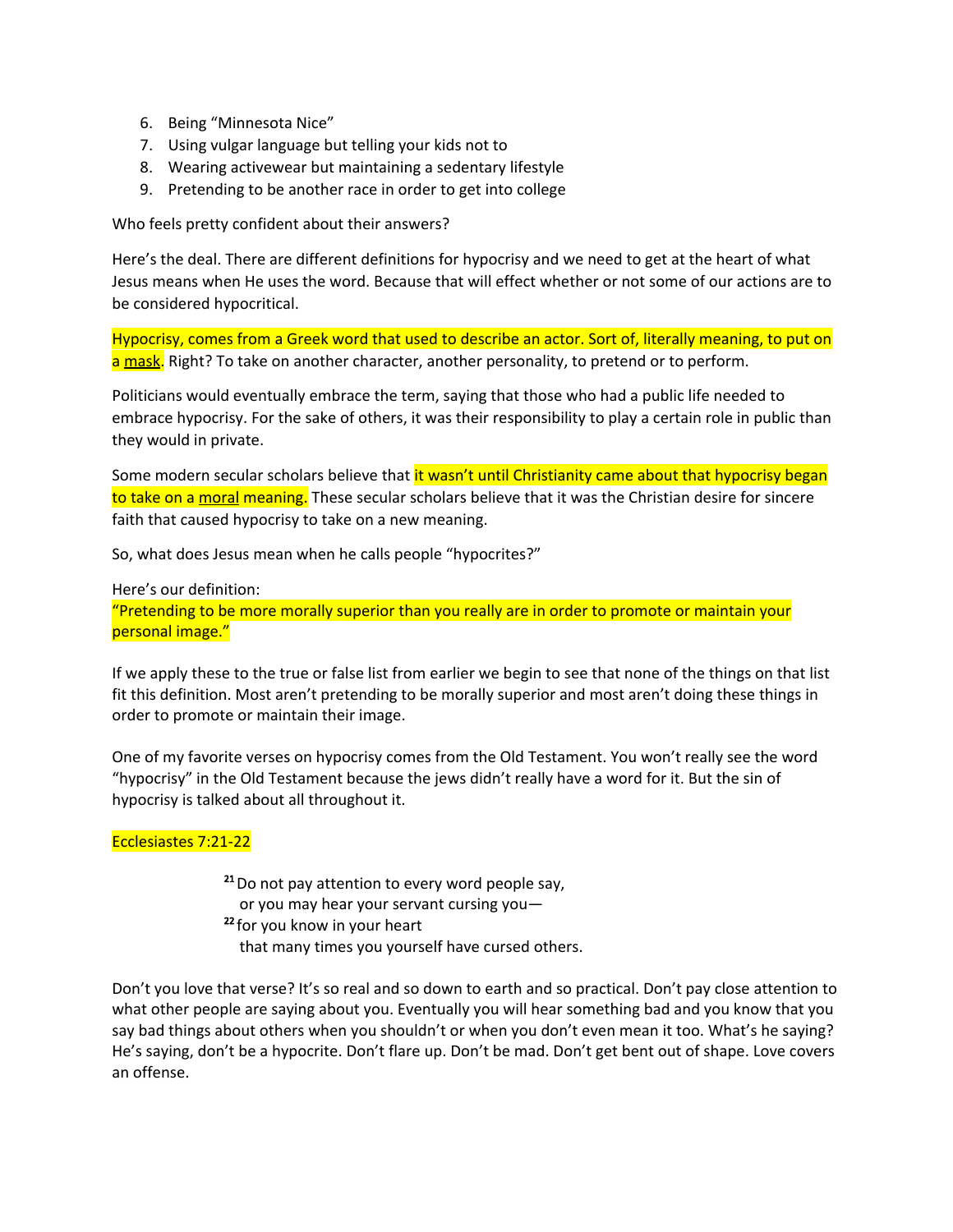Now here's the thing. In circles where moral "goodness" is and elevated and evaluated (you know, like a church)… there's going to be a strong bent towards hypocrisy and this is true of Jesus' time as well. You see, the Pharisees were very opposed to hypocrisy and not only did they teach against it but they caricaturized other Pharisees for their hypocrisy. Being anti-hypocrisy wasn't unique to Jesus.

The Talmud lists 7 types of Pharisees. One of them Kory mentioned a few sermons ago.

- 1.) The Shoulder Pharisee (shikmi)
- Carries his good works on his shoulder (to be seen)
- 2.) The "Wait a little" Pharisee
- Finds excuses for putting off good deeds
- 3.) The Bleeding Pharisee
- "One who makes his blood to flow against walls."
- (to show others what lengths he goes to to avoid looking at women)
- 4.) The Pestle Pharisee
- (his head is bowed like a pestle in a mortar)
- Publicizes his humility and holiness
- 5.) The Reckoning Pharisee
- Performs good deeds and then a bad deed (or vise versa) because they cancel each other out
- (Maybe the calculating Pharisee).
- 6.) The Pharisee of fear
- Obeys God out of fear of punishment
- 7.) The Pharisee of love
- Obeys the Lord because they love him with all of their heart.

Notice for the Jews… it was easy to be a bad Pharisee (there were 6 kinds of bad Pharisees) and hard to be a good Pharisee (there was only one kind).

Here's what I want us to look at this morning.

- 1.) 3 factors that drive hypocrisy
- 2.) 3 areas of life that hypocrisy kills
- 3.) 3 options

The first factor that drives hypocrisy is self-exaltation (Matthew 6:2,5,&16)

Jesus says that the hypocrites give to the poor in order to be honored by men. He says that they pray in public so that they may be seen by men. And finally he says that they neglect their appearance while they fast in order to be noticed by men.

### We see that self-preservation drives hypocrisy in Luke 6:42

Jesus says, in order to address someone else's sin. We have to address our own first. Listen guys. Often we think this is counterintuitive. Often we think we have to be placed on a pedestal in order for people to take counsel from us. Don't we? We think, "Oh I can't let my kids see my past. Then why would they listen to me?" If you're a small group leader or a mentor or a pastor or a youth leader or a boss… we make this excuse of, "Oh I can't expose myself, I can't confess my sin, I can't apologize, I can't accept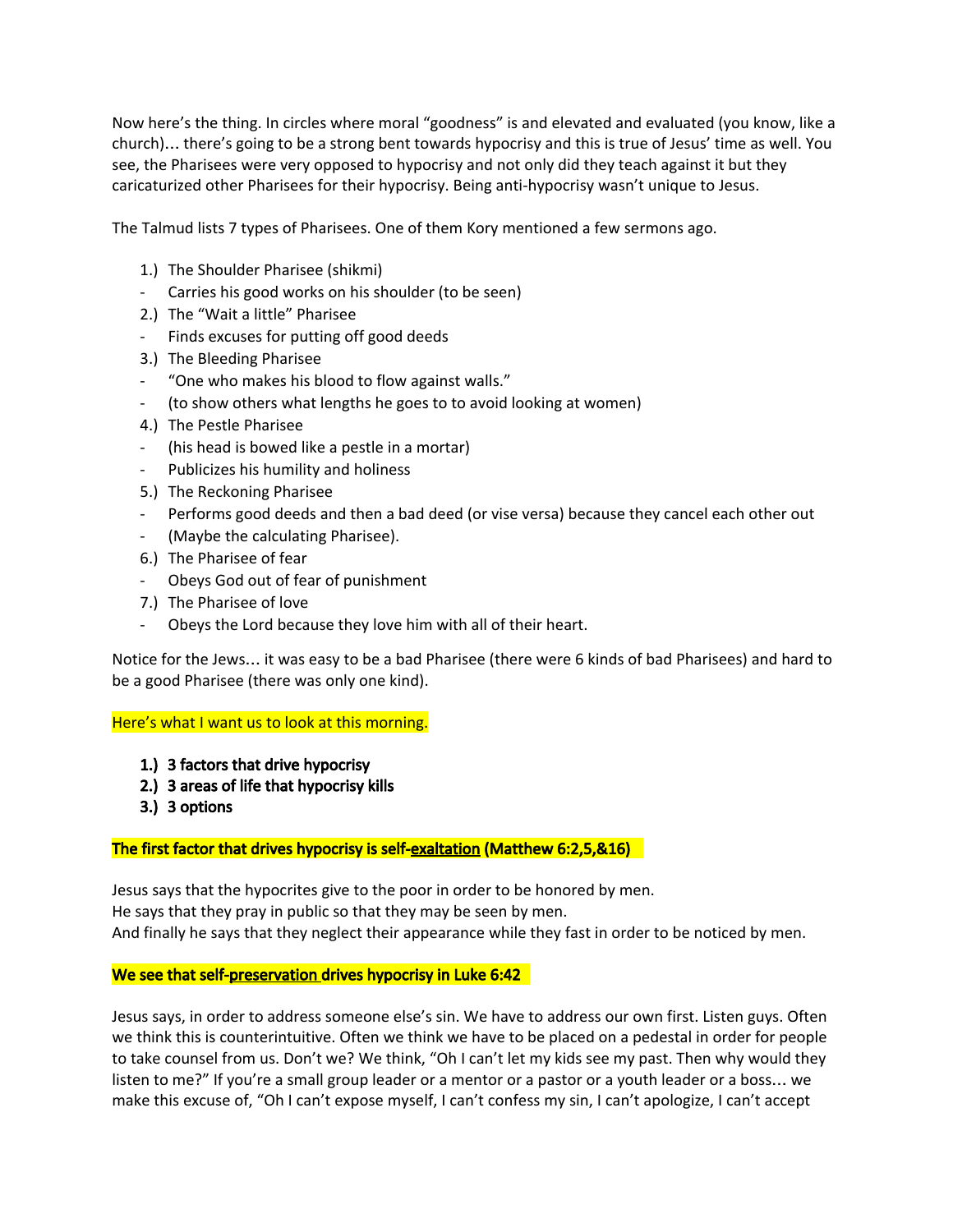blame, I can't let other people know that I'm not perfect because then I'll lose my right to lead and guide them."

But what does Jesus say? You have to address your sin in order to effectively help someone out with theirs. Anything else is hypocritical. We have this desire for self-preservation that says, you know I've exalted myself. I've built this reputation for being good and holy and spiritually mature and so I need to maintain it because this is what people have come to expect of me and even for their sakes I need to be the person they want me to be.

And finally we see that inauthentic community drives hypocrisy. Pastor Kory shared last week about the importance of creating a life-giving culture and one of the things that meant was that we have authentic community. We need to love and like each other and that means knowing each other's mud and embracing each other anyway just like we would do with any other family member that we loved.

But inauthentic community will drive hypocrisy. Inauthentic community is a place of unfair judgment, it's a place where people are afraid to be vulnerable and transparent because everyone else is encouraged to act and pretend and fake it in order to be accepted.

Sometimes this happens from lack of community. When we don't spend time sharing life, when we don't spend time getting to know one another, we can sometimes have unrealistic expectations for one another.

Look at Luke 12:1 with me.

Meanwhile, when a crowd of many thousands had gathered, so that they were trampling on one another, Jesus began to speak first to his disciples, saying: "Be on your guard against the yeast of the Pharisees, which is hypocrisy.

I love that Jesus sees a crowd of many thousands gathering. What's his reaction? He turns to his disciples and he says, "don't ever be hypocrites." Don't ever pretend to be better than you really are in order to keep up appearances. Even if many thousands come to hear from you. Even if the spotlight is on you. Be on you guard against infectious hypocrisy.

There are three areas of life that hypocrisy kills

### 1. Our Community

First of all, hypocrisy kills our community. If I'm hypocritical then my community does not know me and if my community does not know me then they don't know how to help me or even how to relate to me. We also begin to start placing unnecessary expectations on ourselves and on others.

We see this clearly in Galatians 2:11-14

Peter, one of the apostles and leader of the early church begins to live according to Jewish dietary laws and customs even though He knew that Christ had freed him from Old Testament law. When Paul sees it, He rebukes Peter to his face. But even more so, Paul includes it to this letter to the Galatians. It's such an important issue for Paul that He's willing to tell the Church about it and expose his friend and fellow apostle. Here's what he says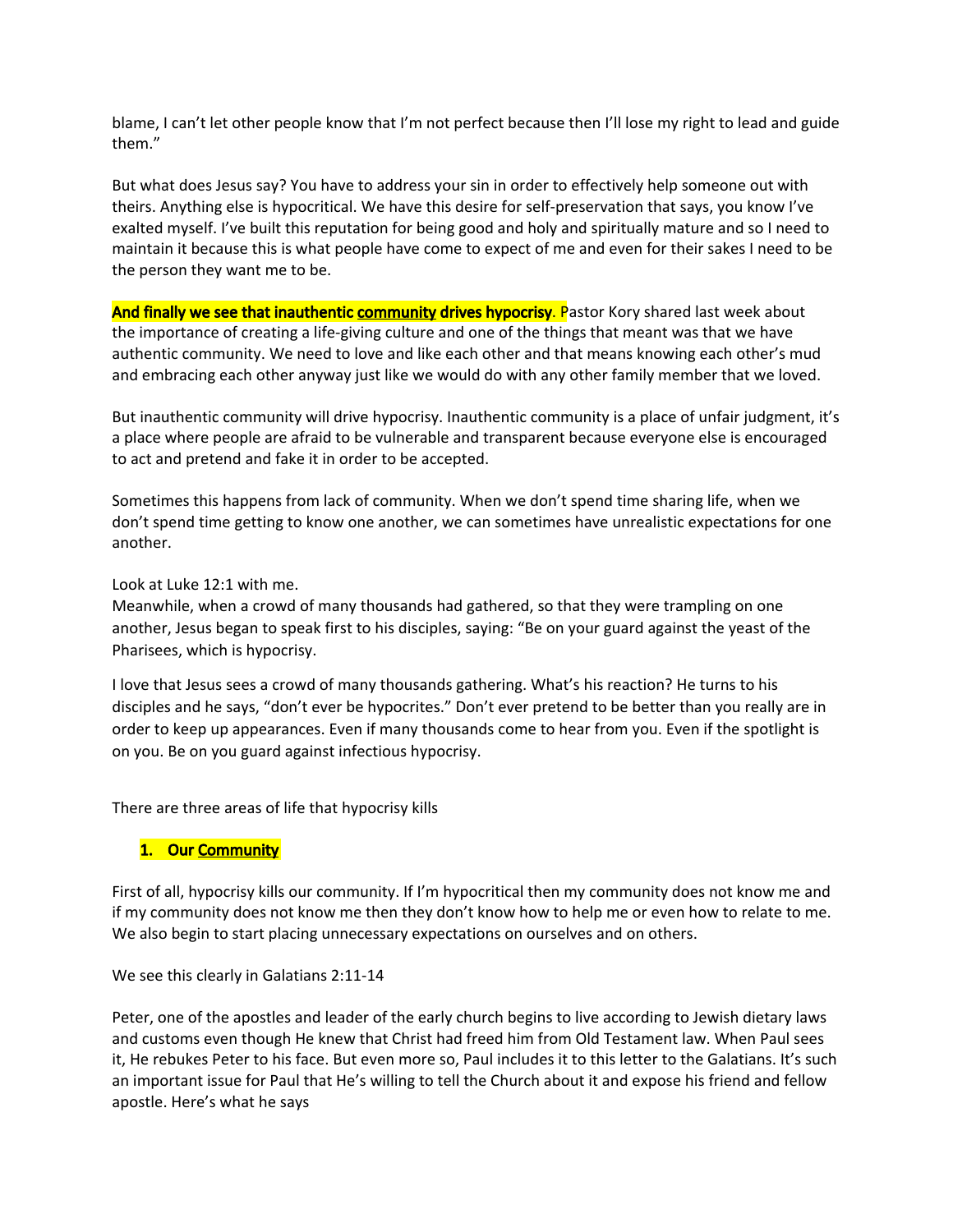11 When Cephas came to Antioch, I opposed him to his face, because he stood condemned. 12 For before certain men came from James, he used to eat with the Gentiles. But when they arrived, he began to draw back and separate himself from the Gentiles because he was afraid of those who belonged to the circumcision group. 13 The other Jews joined him in his hypocrisy, so that by their hypocrisy even Barnabas was led astray.

14 When I saw that they were not acting in line with the truth of the gospel, I said to Cephas in front of them all, "You are a Jew, yet you live like a Gentile and not like a Jew. How is it, then, that you force Gentiles to follow Jewish customs?

If we want to cultivate the kind of life-giving culture that Pastor Kory preaches about last week – if we want to have authentic community, if we want to have radical hospitality and unrivaled compassion then we can't allow hypocrisy to live amongst us. Hypocrisy will absolutely kill life-giving community.

In 1 Peter 2:1 Peter has just gotten done telling his readers to love one another deeply from the heart and then he creates this list of community killers and this is what he says, "2 Therefore, rid yourselves of all malice and all deceit, hypocrisy, envy, and slander of every kind."

## 2. Our growth

Have you ever lived a double life? If you have secret, ongoing sin, then you live a double life. It can be really hard to know who you are when your community doesn't know who you are. Your sense of self, your ability to know and understand and accurately describe who you are becomes undermined. If you act differently than what your community has come to expect of you, it can be really confusing. It's one of the reasons that theologian William Temple said, "Your religion is what you do with your solitude." I've mentioned that before. What you do when no one is looking – that reflects your beliefs. I've had secret sins in my life before. As a result, I've lived what felt like a double life. I've struggled to know which version of me was the real me. It's not fun. It is bondage.

Hypocrites don't take the plank out of their own eye. They leave their own sin unaddressed. They don't grow. They think they can worship God by offering sacrifices even if the rest of their lives is full of sin and idolatry.

In Mark 7:6 Jesus says, ""Isaiah was right when he prophesied about you hypocrites; as it is written:

"'These people honor me with their lips, but their hearts are far from me."

# 3. Finally hypocrisy kills our witness

There's a passage in the Talmud where it lists the three type of people who are hated by God. (Talmud Pesachim 113b) The first is he who speaks hypocritically. Or literally "He who says one statement with his mouth but says another in his heart." Interestingly, the other two people that God hates, according to the Talmud, are people who are bad witnesses. So you have this list of three people. The first is a false witness to himself. The other two are types of bad witnesses to other people. All three types of people are people who can't be trusted.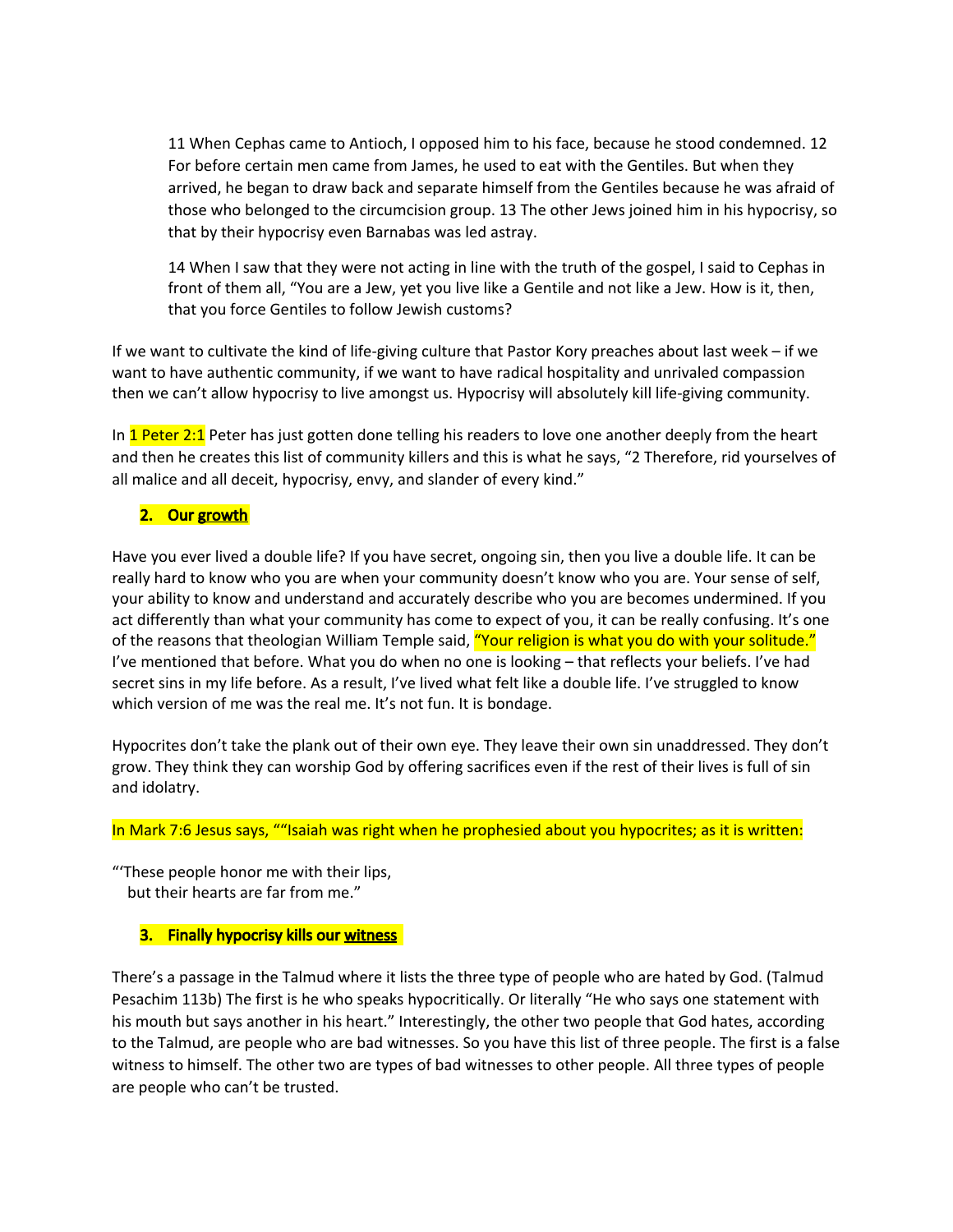We all know this to be true and people love to use it as a reason for why they don't go to church or don't even see Christianity as an option. Why? They've seen too many people who claim to be Christian yet don't look anything like Jesus. I had a neighbor at my last church who said, "I have a lot of friends who are Christians but they do all the same things that I do and they aren't living any differently so I guess I just never felt a need to go to church." In 2 Corinthians 5:20 Paul says that we are Christ's ambassadors. We're Christ's representatives. Whether we like it or not, Jesus has chosen the Church to be His Body and so it's the Body of Christ that the church portrays. It's why Jesus says, "love one another as I have loved you, by this the world will know that you are my disciples." Jesus' disciples are supposed to look and love like Jesus.

I need to stress one thing as we end here. Go back to our original definition for hypocrisy. Hypocrisy isn't "telling different things to different people."

## Hypocrisy is

"Pretending to be more morally superior than you really are in order to promote or maintain your personal image."

The key is to check your motivation. Are you withholding information in order to appear to be more morally superior than you really are? Are you doing it to promote or maintain your personal image? There are going to be times when someone has shown you that they can't be trusted. There are going to be certain people who get to know more about you than others. That's not hypocrisy. I am not saying, "tell everyone everything." I am saying, "give an accurate and fair representation of who you are and find people who can know you fully."

And if at any time there is something that makes you go, "what about my reputation?" Then I just want you to take a moment and say, "Is this hypocrisy?"

### So here are our three options.

- 1.) Claim to be Christians and continue in our private sins.
- 2.) Claim to be Christians and be very public about our sins. (I find this to be just as hypocritical as the first option)

If you choose either of those two options you will kill our community, you will kill your growth, and you will kill your witness.

3.) We can live out our faith obediently and confess our sins to God and to each other when we do not.

I want to end in an unusual way this morning. I want to meditate on a chunk of scripture together. And I want to prayerfully ask God to speak to us as we do.

### 1 John 1:6-2:5

<sup>6</sup> If we claim to have fellowship with him and yet walk in the darkness, we lie and do not live out the truth. <sup>7</sup> But if we walk in the light, as he is in the light, we have fellowship with one another, and the blood of Jesus, his Son, purifies us from all sin.